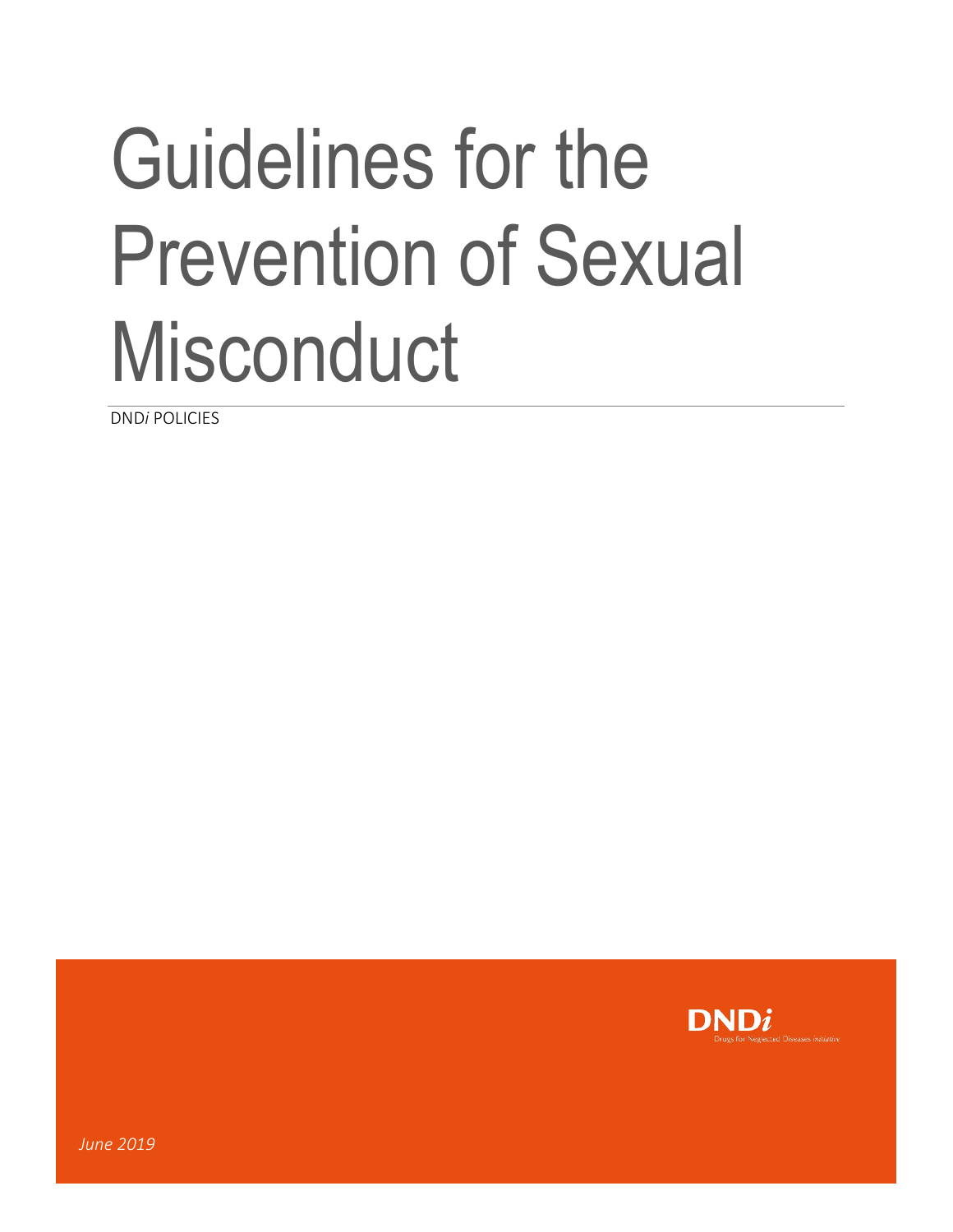## **Contents**

|  | IV. Guidelines against sexual misconduct or other forms of inappropriate sexual behaviour4 |  |
|--|--------------------------------------------------------------------------------------------|--|
|  |                                                                                            |  |

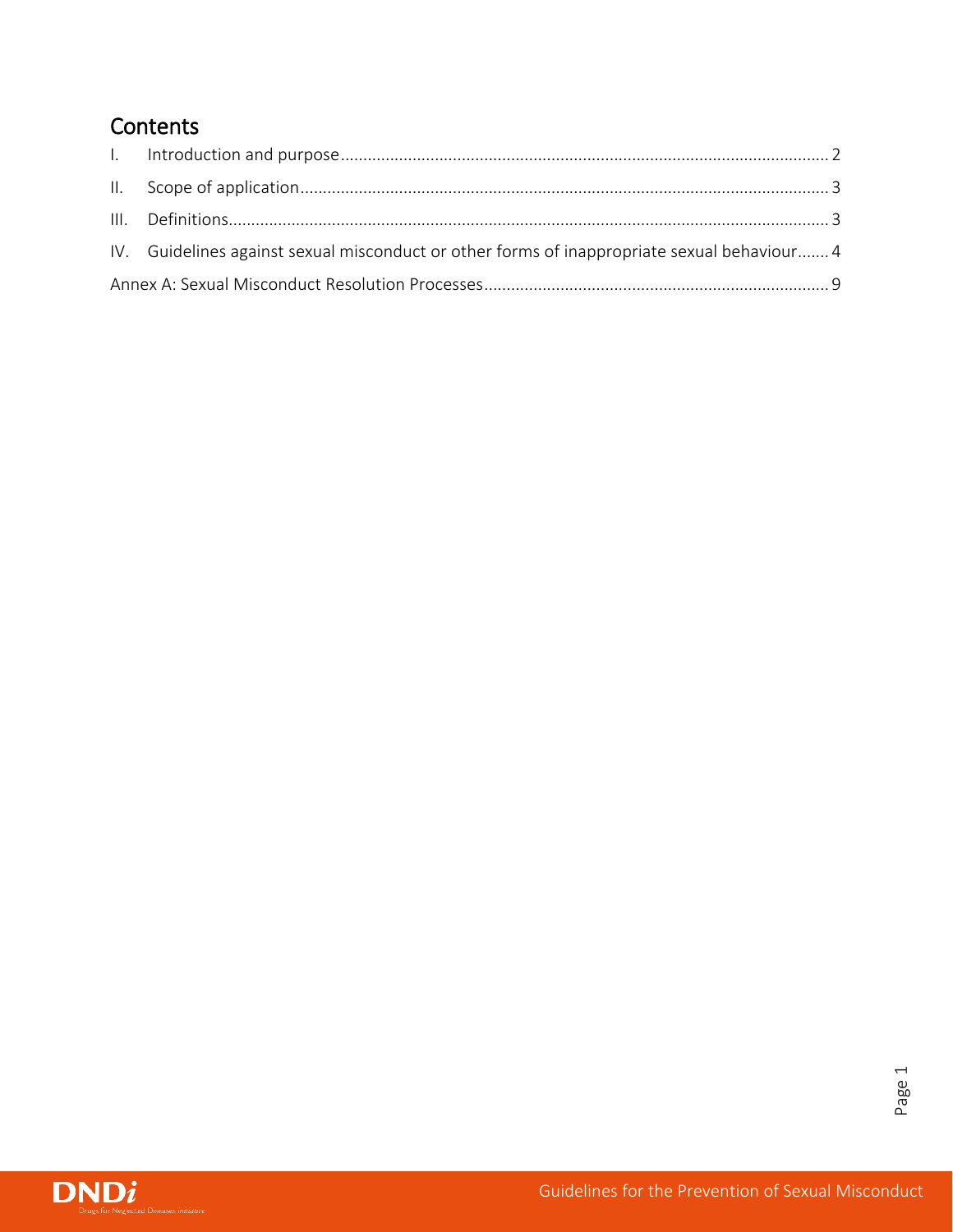## <span id="page-2-0"></span>I. Introduction and purpose

1.1. DND*i* is a Swiss not-for-profit foundation whose mission is to develop new treatments for neglected patients and diseases, and to provide collaborative, patient-focused, needs-driven, drug research and development (R&D) solutions for those who are vulnerable. The foundation wishes to set standards of behaviour that all DND*i* Staff are required to adhere to, with the understanding that we wish to foster a diverse, inclusive and tolerant workplace, and to provide assistance to those who need help. The purpose of this document is not to try and impose any cultural sense of morality, but to provide generally acceptable guidelines with respect to preventing Sexual Misconduct and other forms of inappropriate sexual or other behaviour, to protect those people who are vulnerable with whom DND*i* Staff may interact in the course of their professional activities.

1.2. With a global team bringing together experienced professionals from diverse backgrounds, including academia, non-profit organizations, the private sector and public institutions, and having established offices and workplaces around the world, DND*i* welcomes and appreciates the multicultural nature of its workforce. The organization seeks to ensure that this diverse team continue to interact with each other in a spirit of collegiality and inclusiveness, thereby contributing to the organization's strength and its ongoing source of innovation.

1.3. DND*i* is committed to creating and maintaining an environment that values human dignity and equal treatment without any distinction with respect to certain Protected Characteristics as defined below. Accordingly, DND*i* has developed these Guidelines:

a) to Safeguard (as defined below) and to prevent abuse and exploitation of its Staff, Participants, the DND*i* Community, and any other persons who may be vulnerable with whom DND*i* Staff may have contact;

b) to enhance the likelihood that every Staff member feels valued, respected and safe to report concerns regarding potential incidents of sexual misconduct and to provide information in investigations without fear of retaliation or negative consequences for his or her career within the DND*i*, and

c) to enhance the integrity of the engagement among DND*i* Staff, Participants and partners, including donors, and others.

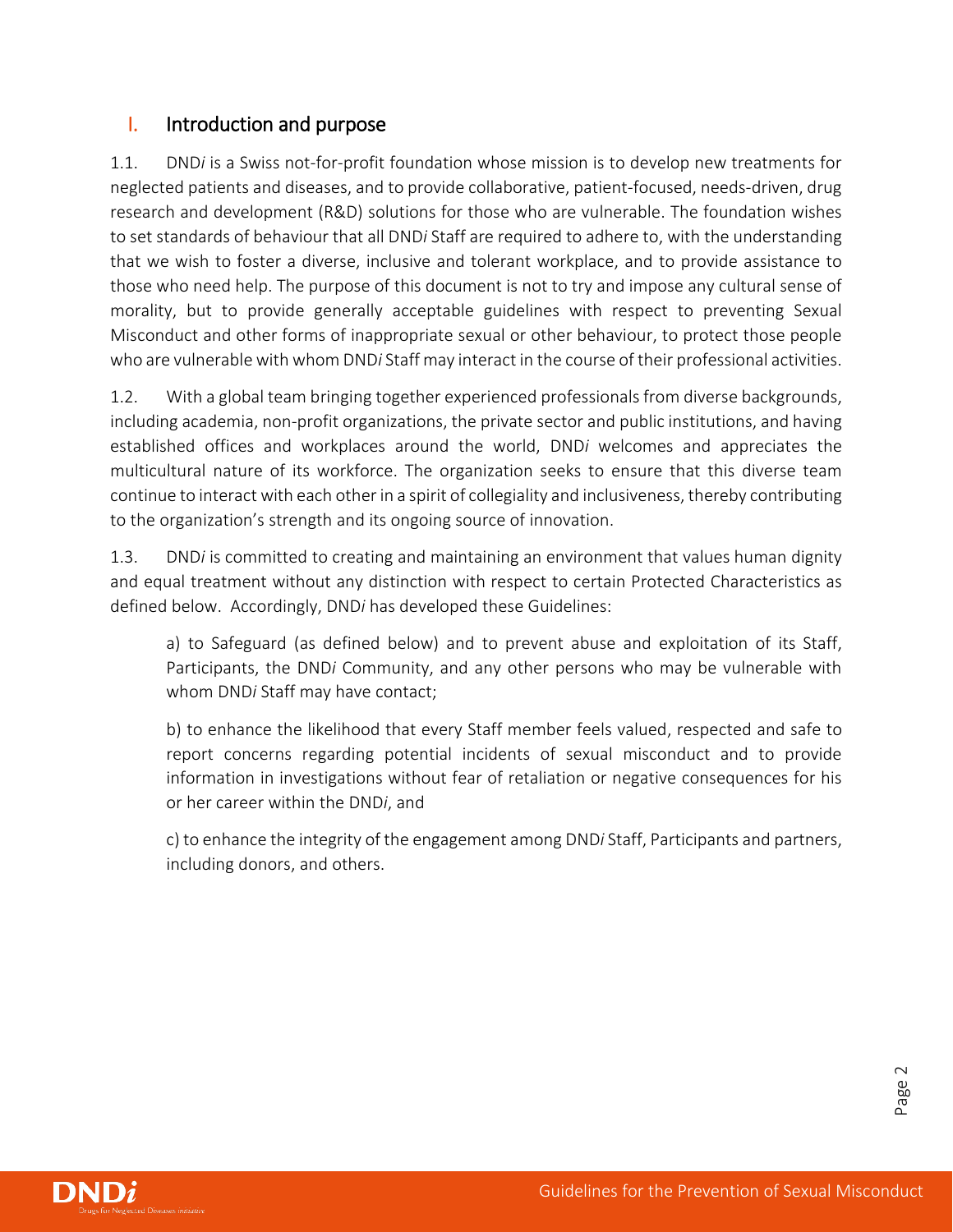## <span id="page-3-0"></span>II. Scope of application

2.1. DND*i* Staff are expected to contribute to building a harmonious workplace and working relationships based on team spirit, dignity, caring, fairness, respect, tolerance, equality and understanding. All are equally expected to uphold the dignity of all persons with whom they come into contact, especially those who are vulnerable, by ensuring that their personal and professional conduct is of the highest standards at all times. These Guidelines are applicable to, and binding upon, all DND*i* Staff.

## <span id="page-3-1"></span>III. Definitions

3.1. "Anything of Value" means any benefit, consideration or item of pecuniary value, including but not limited to: money, gifts, travel, medical, educational or living expenses; meals, lodging, shopping or entertainment expenses.

3.2. "Community" means socio-economic groups of people that DND*i* aims to help through its programs.

3.3. "Discrimination" means the unjust or prejudicial treatment of any person or categories of people on the grounds of any of the Protected Characteristics.

3.4. **"Harassment"** is defined as improper and unwelcome conduct by a Staff member or non-Staff personnel against another Staff member or non-Staff personnel or a group that has or that might reasonably be expected or be perceived to cause offence or humiliation to another or has the purpose or effect of violating an individual's dignity, or creating an intimidating, hostile, degrading, humiliating or offensive working environment for him/her.

3.5. "Misconduct" means any conduct that violates DND*i* policies or guidelines or applicable laws or regulations, for which sanctions may be imposed by DND*i*, or any act of Discrimination, Harassment, exploitation, violence, abuse, or coercion, whether of a sexual nature or otherwise.

3.6. "Participants" means patients or subjects who are involved in or are likely to be involved in DND*i*-sponsored clinical trials, including members of their families.

3.7. "Protected Characteristics" means age, civil partnership, class, disability, ethnicity, health (e.g. AIDS/HIV), gender, gender reassignment, maternity, mental capacity, mother tongue, nationality, origin, physical appearance, political affiliation, pregnancy, race, religion or sexual orientation.

3.8. "Safeguard" means, in its broad sense, to protect people and the environment from harm. More specifically, in the context of DND*i*'s operations, it means to prevent harm caused by exploitation, abuse, harassment or bullying, whether or not of a sexual nature.

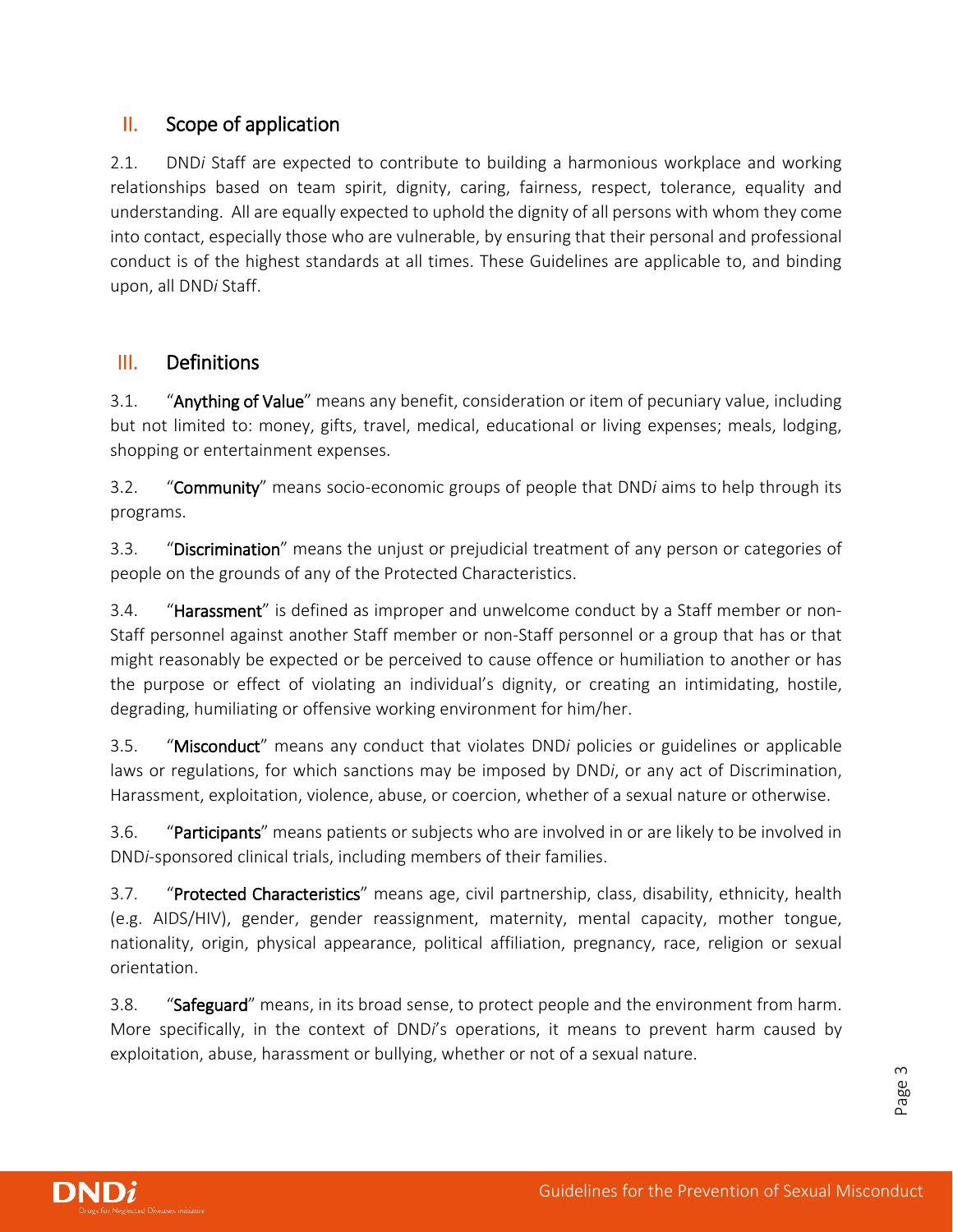3.9. "Sexual Harassment," as one form of Harassment, is understood as any unwelcome sexual advance, request for sexual favour, or other verbal or physical contact of a sexual nature when such conduct either:

a) has the purpose or effect of creating an offensive, hostile or intimidating environment or interferes with an individual's job performance (examples include, but are not limited to, offensive pictures, cartoons, symbols, or apparatus in the work environment of member of Staff); or

b) is made a term or condition of employment or compensation (or in the case of a potential Participant a condition for enrolment in a clinical trial or for receiving medical care), either implicitly or explicitly, or when a hiring decision is based on an individual's acceptance or rejection of such conduct.

3.10. "Sexual Exploitation and Abuse" refers to an abuse of authority, trust or a situation of vulnerability for sexual ends in exchange for Anything of Value, or the profiting monetarily, socially or politically, from the sexual exploitation of another.

3.11. "Sexual Violence" refers to acts of a sexual nature committed against any person by force, threat of force or coercion. Sexual violence encompasses acts such as non-consensual or coerced sexual acts, rape, sexual slavery, enforced prostitution, forced pregnancy, enforced sterilization or any other conduct of comparable gravity. "Coercion" includes not only a show of physical force but can also be caused by fear of violence, duress, detention, psychological oppression or abuse of power, or by taking advantage of a coercive environment or of a person's incapacity to give genuine consent (e.g., when dealing with a minor).

3.12. "Sexual Misconduct" means any form of Sexual Harassment, Sexual Exploitation and Abuse, or any other form of Sexual Violence.

3.13. "Staff" means any member of DND*i*'s Board of directors, officers, employees, agents, representatives or consultants.

## <span id="page-4-0"></span>IV. Guidelines against sexual misconduct or other forms of inappropriate sexual behaviour

4.1. General: Harassment and Discrimination may take different forms. They may be present in the form of words, gestures, electronic communication forms, or other actions that annoy, alarm, abuse, demean, intimidate, belittle, cause personal humiliation or embarrassment to another, or cause an intimidating, hostile or offensive work environment. They may be deliberate, unsolicited, or non-coercive. They will often consist of a series of incidents but may be brought about by a single incident as well.



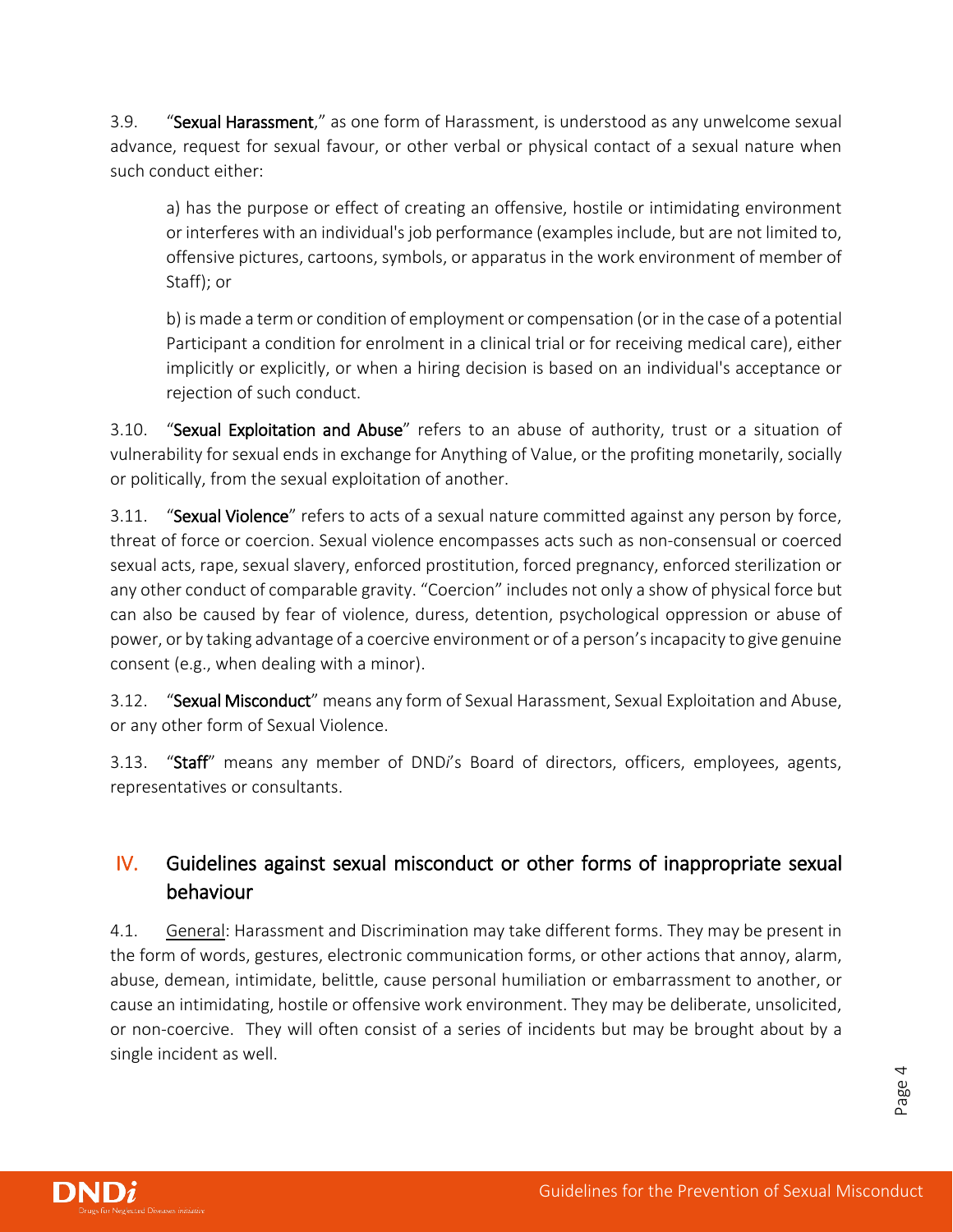4.2. DND*i*'s Commitment: DND*i* is committed to provide a work environment that is professional and free from Discrimination, Harassment, intimidation, hostility or other offenses that might interfere with work performance or the dignity of any human being, and that is particularly mindful of those who are vulnerable. Harassment or Discrimination of any sort, whether verbal, physical or visual, regardless of whether it involves co-workers or anyone else, will not be tolerated and is prohibited. DND*i* Staff are expected:

a) to behave in accordance with DND*i*'s values and create and maintain an environment which prevents any form of Discrimination or Harassment;

b) to treat their colleagues, whether supervisors, peers or subordinates, all Participants, as well as other people with whom they come into contact while under employment or contract with DND*i*, with dignity, caring, fairness, respect, tolerance, equality and understanding;

c) not to engage in any form of Harassment or Discrimination, whether physical or verbal, by intimidation, favouritism, or exploitative relationships;

d) to assess within their areas of responsibility the risks related to Harassment and Discrimination, with a view to putting in place appropriate measures to prevent such violations from occurring; and

e) to report incidents of Harassment and Discrimination.

4.3. Safeguarding: Given DND*i*'s respect for all people, the organization – and all those who work for it -- have a duty of care towards others. DND*i* is committed to:

a) providing a safe and trusted environment for its staff and anyone who works with the organization or is under the organization's care;

b) nurturing an organizational culture that accepts everyone's accountability for the safety and well-being of others;

c) maintaining adequate policies and procedures for safeguarding DND*i*'s staff, patients, and everyone with whom the organization works, and ensuring that its policies and procedures, as well as the contents of these Guidelines, are well communicated, understood, and accepted; and

d) providing a structure and an escalation process that ensures that secure reporting channels are available for all levels of the organizational hierarchy.

Note: the mere expression of disagreement, admonishment, criticism or similar action regarding work performance, conduct or related issues within a supervisory relationship will not normally be considered Harassment or Discrimination within the meaning of these guidelines if it is based on objective grounds.

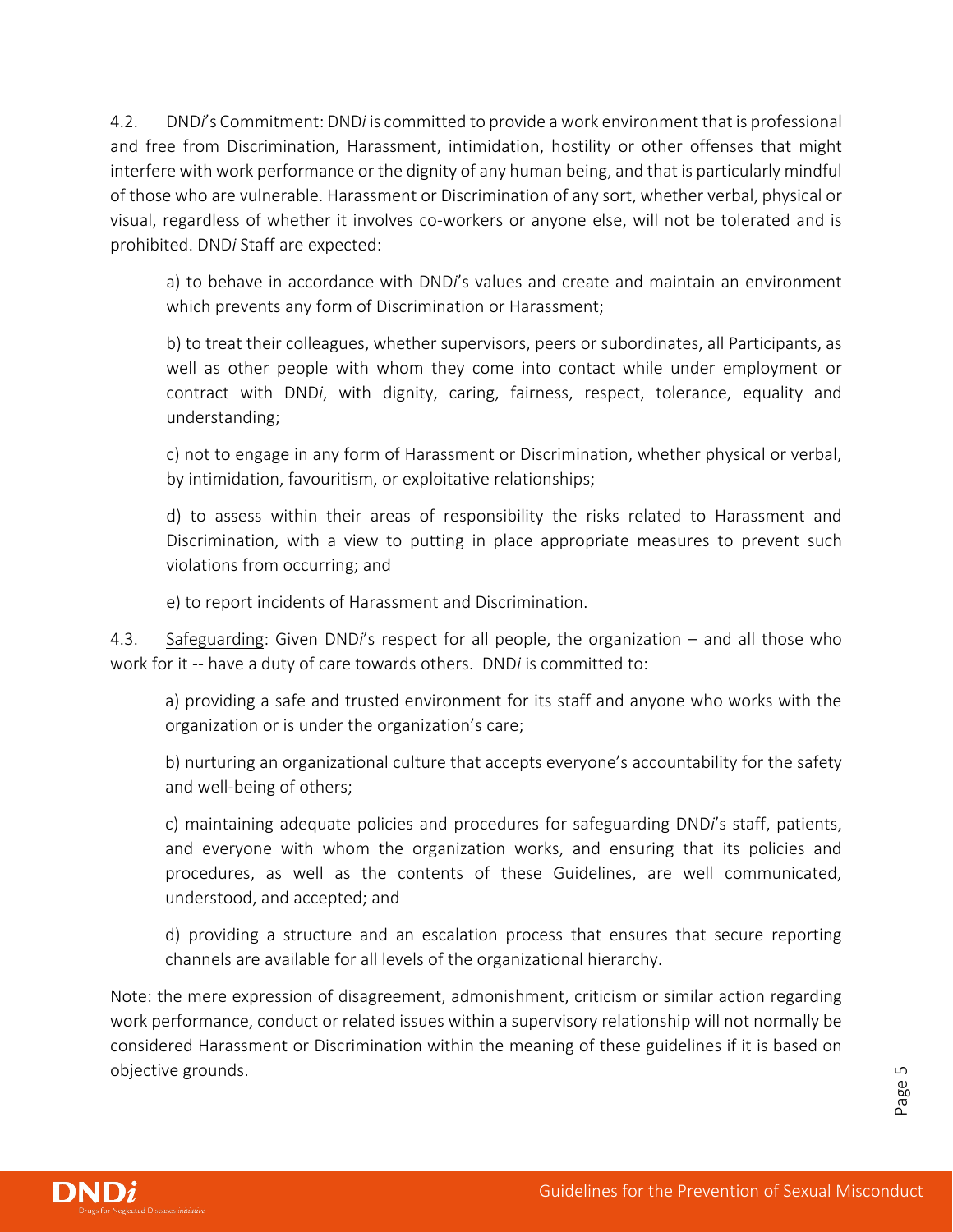Any such work-related disagreement or expression of disagreement is dealt with under separate Human Resources guidelines.

4.4. Sexual Misconduct or inappropriate behaviour of a sexual nature: DND*i* strongly condemns and prohibits all forms of Sexual Misconduct or inappropriate behaviour of a sexual nature. The following sets forth additional guidance:

a) Sexual Harassment in the workplace occurs when it involves another Staff member, their work, is made a condition of hiring or when it creates an intimidating, hostile or offensive environment for the victim, or witnessed by surrounding observers. A one-time incident may fall within the definition of Sexual Harassment if it has been perceived by the victim or by surrounding observers to be of an unambiguously offensive sexual nature. Sexual harassment can involve people of any gender.

b) Exchange of Anything of Value for sex, sexual act or for any inappropriate physical contact is prohibited whenever acting or travelling in a professional capacity, which includes on travel missions, secondments, postings, etc. DND*i* Staff are prohibited from using the services of sex workers when acting or travelling in a DND*i* capacity where such services are likely to be exploitative or involve people who are vulnerable.

c) Sexual activity with vulnerable people, such as children or adults unable to give consent is prohibited, regardless of the local legal age of majority or age of consent. Mistaken beliefs in the age of a child or ability of an adult to consent are not a defence.

d) A sexual relationship between a DND*i* Staff member and a Participant is prohibited. Any relationship that was present prior to the Participant's involvement in a clinical trial must be declared and the Participant's involvement will be considered on a case-by-case basis by DND*i*'s senior management responsible for the clinical trial.

e) A sexual relationship between a DND*i* Staff member and a member of the Community (who is not a Participant) is prohibited if it is exploitative. Whether a relationship is exploitative or not has to be determined according to the specific circumstances of each individual case. Are the interests in the relationship reciprocal? Is there an abuse of a position or of a vulnerability? How much control over his/her personal circumstances does each of the persons have? The greater the difference in level of control over personal circumstances between the parties, the stronger is the indication that the relationship is of an exploitative nature and likely to be Sexual Misconduct.

f) It is inappropriate sexual behaviour for DND*i* Staff to produce, procure, distribute or use pornographic material in any DND*i* workplace or on any DND*i* equipment, including reading/surfing pornographic websites or message boards or sending or engaging with pornographic emails or text messages.

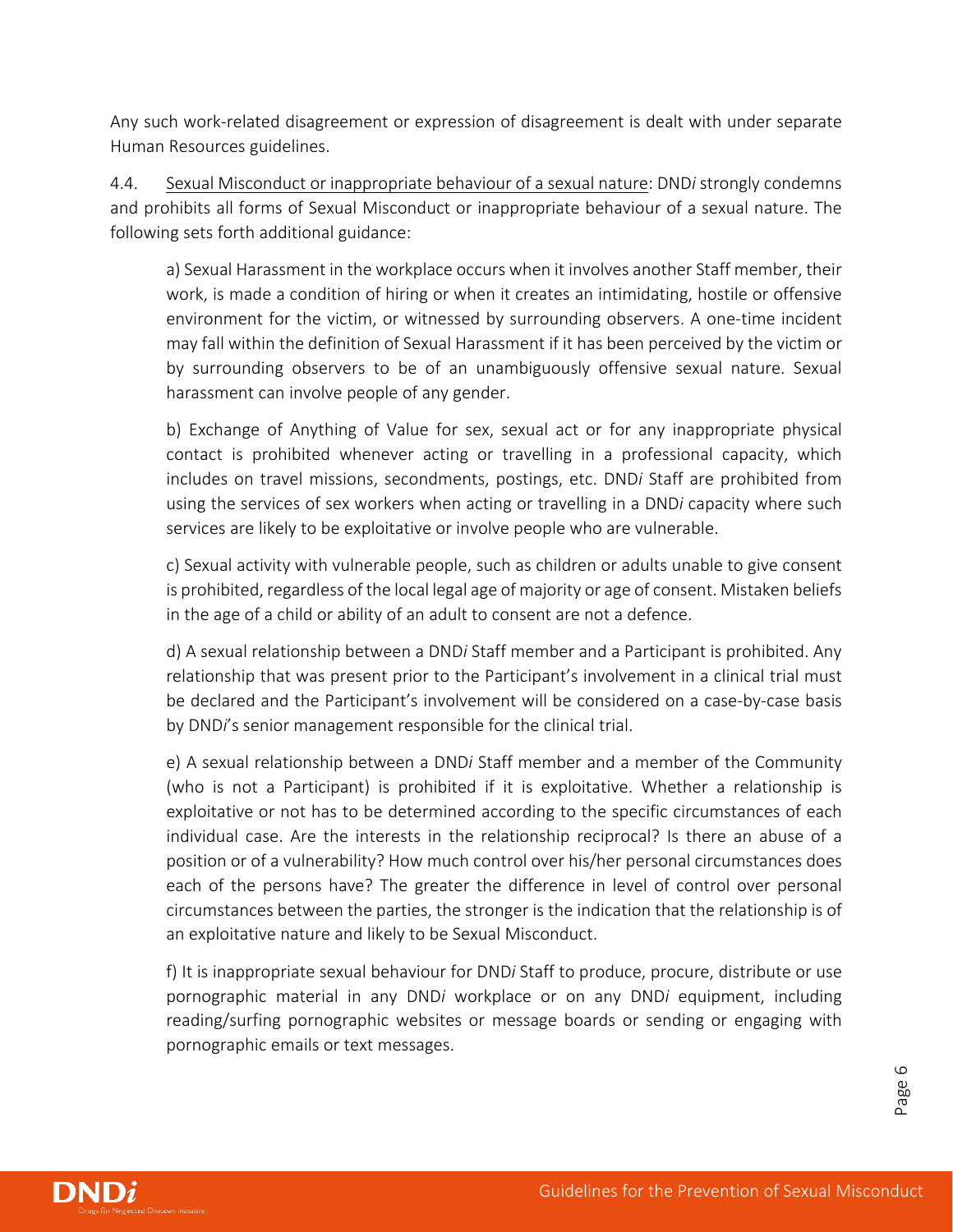4.5. Effect of Violations of these Guidelines: Sexual Misconduct or inappropriate sexual behaviour constitutes serious Misconduct and is therefore grounds for disciplinary action up to and including immediate termination or dismissal for cause.

4.6. Reporting: The grave consequences that Sexual Misconduct by DND*i* Staff carry for victims and DND*i*'s ability to operate make it necessary that all concerns or suspicions of Sexual Misconduct are managed properly, so that any such harmful behaviour can be stopped, and victims receive the necessary assistance. As such, when a DND*i* Staff member has a good faith concern or suspicion regarding Sexual Misconduct by another DND*i* Staff member, (s)he must report such concerns to a member of Staff of their choice. The matter should then also be reported (with the help of that Staff member, if preferred) to the Human Resources and Organization Director or the Ombudsperson(s) (as defined in Annex A). It is not necessary to be sure or to have proof before reporting a concern, as long as the concern is in good faith. DND*i* Staff, including managers, should not take it upon themselves to investigate allegations in order to obtain proof before reporting. All good faith concerns or suspicions must be reported. Further, all DND*i* Staff should actively identify and report risks in DND*i* programs that they genuinely believe could present a risk of Sexual Misconduct.

4.7. Confidentiality: Confidentiality is particularly important during the reporting of potential incidents of Sexual Misconduct in order to ensure that the rights and dignity of victims are respected, that those with information are not hesitant to come forward, and to avoid damaging the reputation of individuals, workplaces, projects or organizations by the premature disclosure of allegations. As such, the number of people who are informed about any reported complaint should be kept to a minimum, although other persons believed to be vulnerable and likely to become victims may be informed of the disclosing person's concerns. In particular, the identity of any person or entity reporting observed or suspicions of Sexual Misconduct must be kept confidential.

4.8. Investigations: DND*i* will investigate promptly any complaint of Sexual Misconduct and will take immediate and appropriate disciplinary action if Sexual Misconduct has been found. The organization is committed to investigate with due regard for the privacy of everyone involved.

4.9. No Retaliation: DND*i* is committed to avoid any retaliation against victims and any person acting in good faith who reports on Sexual Misconduct, whether by DND*i* Staff, or who cooperates in a Sexual Misconduct investigation carried out under the authority of DND*i* or working with DND*i*'s Ombudsperson(s). Allegations made in bad faith (which include malicious or seriously reckless allegations), however, shall be deemed to be a form of Misconduct.

4.10. Anonymity: Reports received from anonymous sources may be assessed by Human Resources or external advisors and may lead to an investigation, if they include sufficient detail to allow for independent corroboration of the information provided.

4.11. Training and Raising Awareness: DND*i* is committed to ensuring that effective sensitization and training measures are continuously developed and implemented with the aim to provide guidance and increase awareness of the risks of Sexual Misconduct or other inappropriate sexual

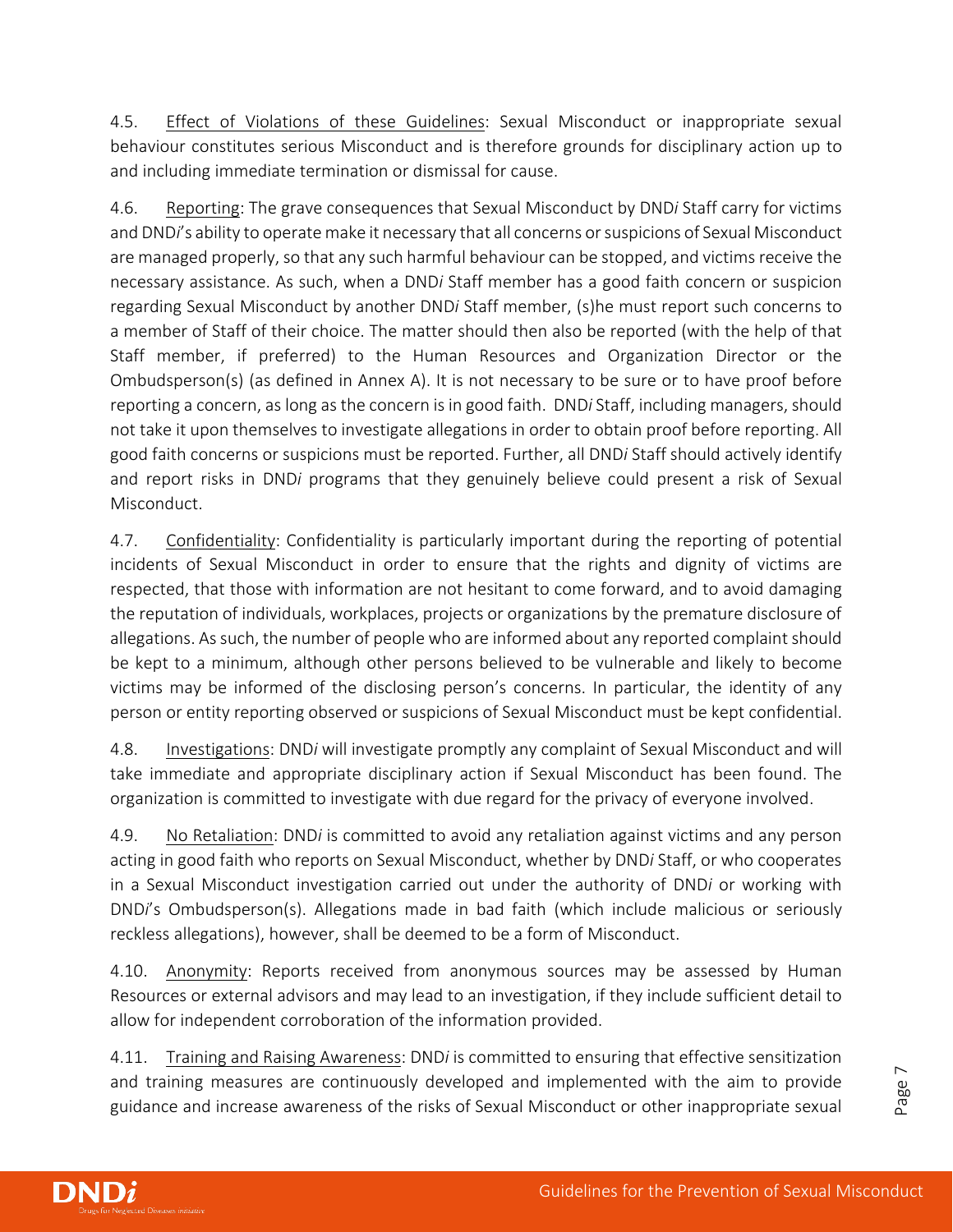behaviour and to develop skills for understanding, detecting, preventing and reporting any form of Sexual Misconduct or other forms of inappropriate sexual behaviour by any DND*i* Staff. These trainings and sensitization courses are to be conducted at regular intervals in all DND*i* workplaces.

4.12. Prospective Staff Screening, Staff Monitoring and Provision of References: In order to minimize the risks of hiring someone who might engage in Sexual Misconduct while acting as a DND*i* Staff member, or retaining someone who might be engaged in Sexual Misconduct, or of facilitating the hiring by another employer of Staff found to have committed Sexual Misconduct while a DND*i* Staff member, the Director of Human Resources and Organisation shall, in compliance with applicable laws:

a) ensure that the organization is recruiting individuals that meet the standards of conduct expected of Staff, by incorporating a number of safeguards into the recruitment process, including but not limited to assessment tools for integrity, professional experience, academic checks, and vetting and reference checks. In line with best practices adopted by other international humanitarian organizations , this means that prospective Staff will be asked to confirm in writing whether they have ever been found to have engaged in Sexual Misconduct or inappropriate sexual behaviour in the past, and to consent to the disclosure of all information regarding any misconduct or other inappropriate behaviour that led to the termination of their employment or consultancy relationship by their former employer, to facilitate the verification of references;

b) ensure that the organization is regularly monitoring the performance of Staff through appropriate evaluation processes with managers. This evaluation process should include the competencies and responsibilities related to compliance with, and the responsibilities outlined in, these Guidelines; and

c) notify an inquiring prospective employer of a former Staff member of any findings of Sexual Misconduct in such person's employment record at DND*i*.

4.13. Sexual Misconduct Resolution Processes: DND*i* has established informal and formal resolution processes to address allegations of Sexual Misconduct as soon as possible, in a fair and respectful manner, and to prevent situations from deteriorating or escalating, in which parties can become inappropriately adversarial or seeking to create hostile coalitions. These resolution processes are described in Annex A below.

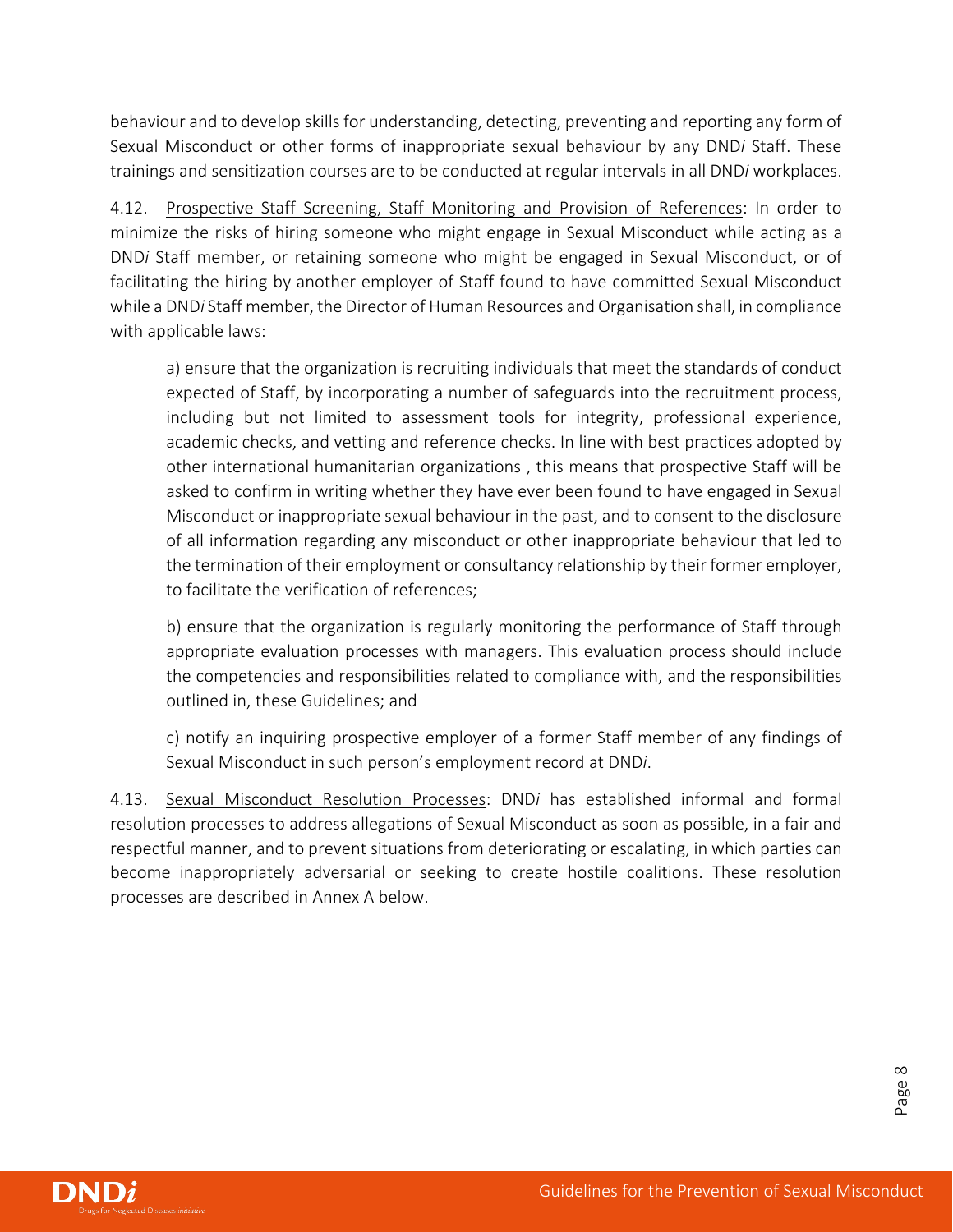## <span id="page-9-0"></span>Annex A: Sexual Misconduct Resolution Processes

The following describes the informal and formal resolution processes established by DND*i* to address allegations of Sexual Misconduct.

#### 1. Definitions

1.1. "Complainant" means a person who believes they have been the victim of Sexual Misconduct.

1.2. "Observer" means a DND*i* Staff member who observes behaviour which (s)he believes in good faith amounts to Sexual Misconduct.

1.3. "Reportee" means the person whose behaviour is believed to constitute Sexual Misconduct.

#### 2. Complaints

#### 2.1. Informal Complaint Process:

a) Any DND*i* Observer or Complainant who believes a Reportee has committed Sexual Misconduct is encouraged (if they are comfortable doing so) to bring this directly to the attention of the Reportee in an attempt to resolve the problem at its source or at least to prevent the situation from recurring or deteriorating.

b) Depending on how the Observer or Complainant feels most comfortable, (s)he may do so either in person or in writing. If possible, the Observer or Complainant should make clear to the Reportee the observed behaviour that is believed to constitute Sexual Misconduct, and should ask him/her to cease such behaviour.

c) The Observer or Complainant may choose to discuss any Sexual Misconduct incidents informally with any of the following colleagues, for advice and support:

- i. her/his supervisor or another manager;
- ii. a local member of Staff or a person who has been designated locally to receive such complaints;
- iii. the Director of Human Resources and Organisation;
- iv. the Ombudsperson(s);
- v. the Board member (when concerning a complaint against the Executive Director);
- vi. via the web based 24/ anonymous reporting platform<sup>[1](#page-9-1)</sup>.

d) DND*i* Staff are encouraged to initiate a formal complaint process for any behaviour they find to be offensive or to be repeatedly offensive, whether to themselves or to others.

l

Page 6

<span id="page-9-1"></span><sup>1</sup> Being set-up in 2019 with aim to launch in early 2020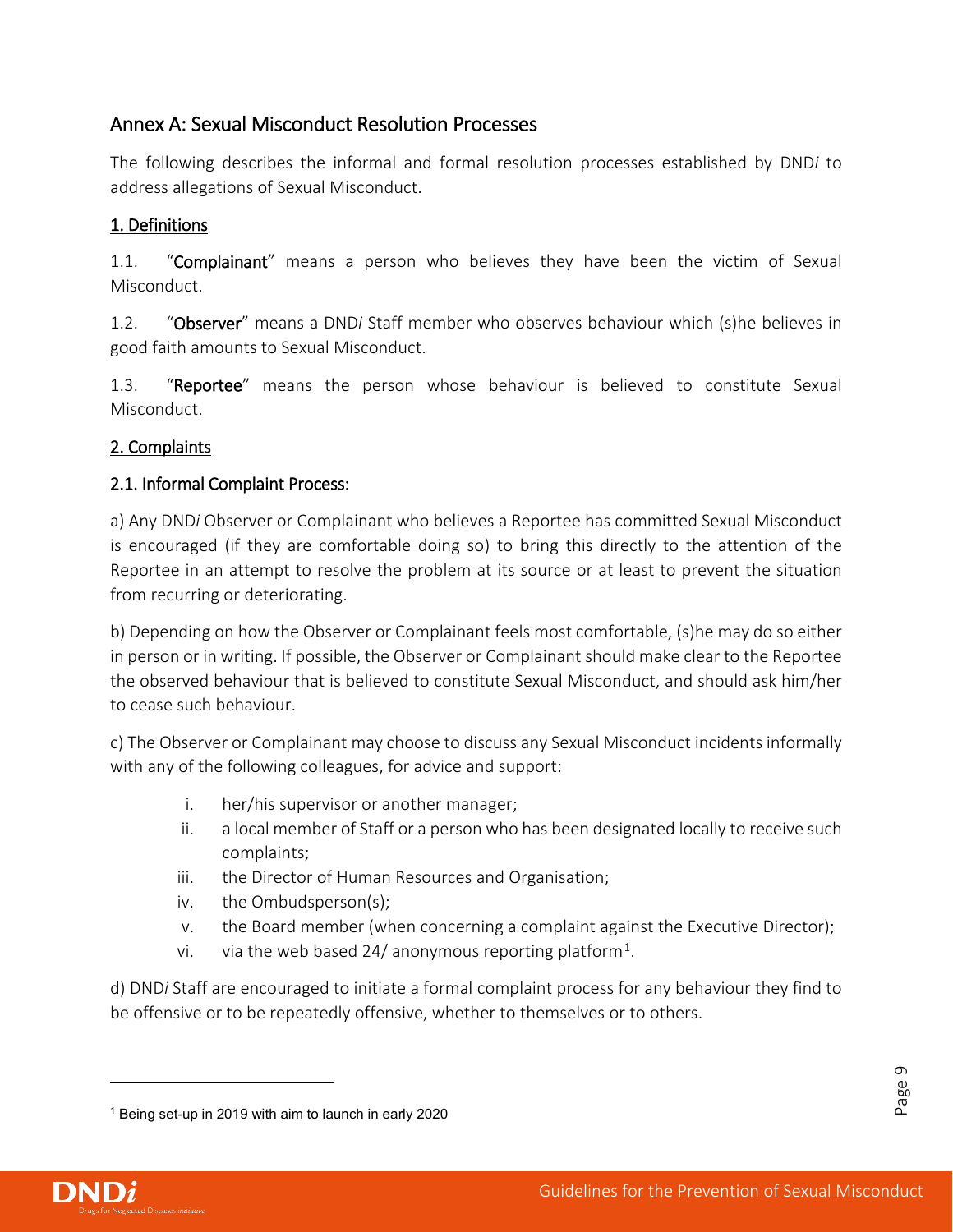#### 2.2. Formal Complaint Process:

a) Any Complainant or Observer who believes (s)he or someone in the workplace or outside it is being subjected to Sexual Misconduct in any of its forms by any DND*i* Staff member(s), is expected to submit a confidential written complaint the Director of Human Resources and Organisation, and/or the Ombudsperson(s), and/or to the ICC (if one is already constituted locally, as defined in Section 4 below),

b) The complaint should include the name and signature of the Complainant or Observer and the date it was signed. It may also include the names of any people who may have helped in the preparation of the document.

c) Complaints to the ICC may be sent directly by e-mail to the Ombudsperson(s) or the Director of Human Resources and Organization, or via any DND*i* member of the Complainant or Observer's choice.

d) The ICC may send and consult with the Ombudsperson(s) on any complaints received, and the Ombudsperson(s) shall be entitled to ask the ICC for information on a confidential basis and to attend its meetings.

#### 3. Ombudsperson(s)

3.1. Role: The Ombudsperson(s) are independent, neutral, impartial and external person appointed by DND*i*, whose role is to contribute to the creation of a respectful and harmonious workplace environment, by facilitating good communications, understanding and trust within the organization and with outside persons. The Ombudsperson(s) offers various forms of support for handling disputes, providing an opportunity to all persons concerned to act responsibly, taking into consideration their interests and concerns. These forms of support can include facilitation of dialogue, coaching and mediation. The Ombudsperson(s) may also involve an additional person (e.g., for language or cultural support) as (s)he may deem appropriate in any case.

3.2. Place in DND*i*: The Ombudsperson(s) is independent from management and governance, and reports to DND*i*'s Board of Directors, although her/his performance is overseen and administered by the Director of Human Resources and Organization. The Ombudsperson(s) shall present a written report at least once a year to the Board. The Ombudsperson(s) shall deal with all issues brought to her/his attention (whether an Observer, Complainant, Reportee or other member of Staff) under rules of confidentiality.

3.3. Services: The services of the Ombudsperson(s) consist of accompanying any Staff members involved in a dispute that is related to a workplace issue, including any allegations of Sexual Misconduct, by listening, helping to understanding observed behaviors, and working collaboratively on options that may help the individuals concerned and the organization to learn from any incidents in a positive manner, facilitating dialogue, the exchange of perceptions or mediating between the persons involved in any dispute or allegations of Sexual Misconduct if the Complainant and Reportee consent to the Ombudsperson(s)'s involvement. The Ombudsperson(s)

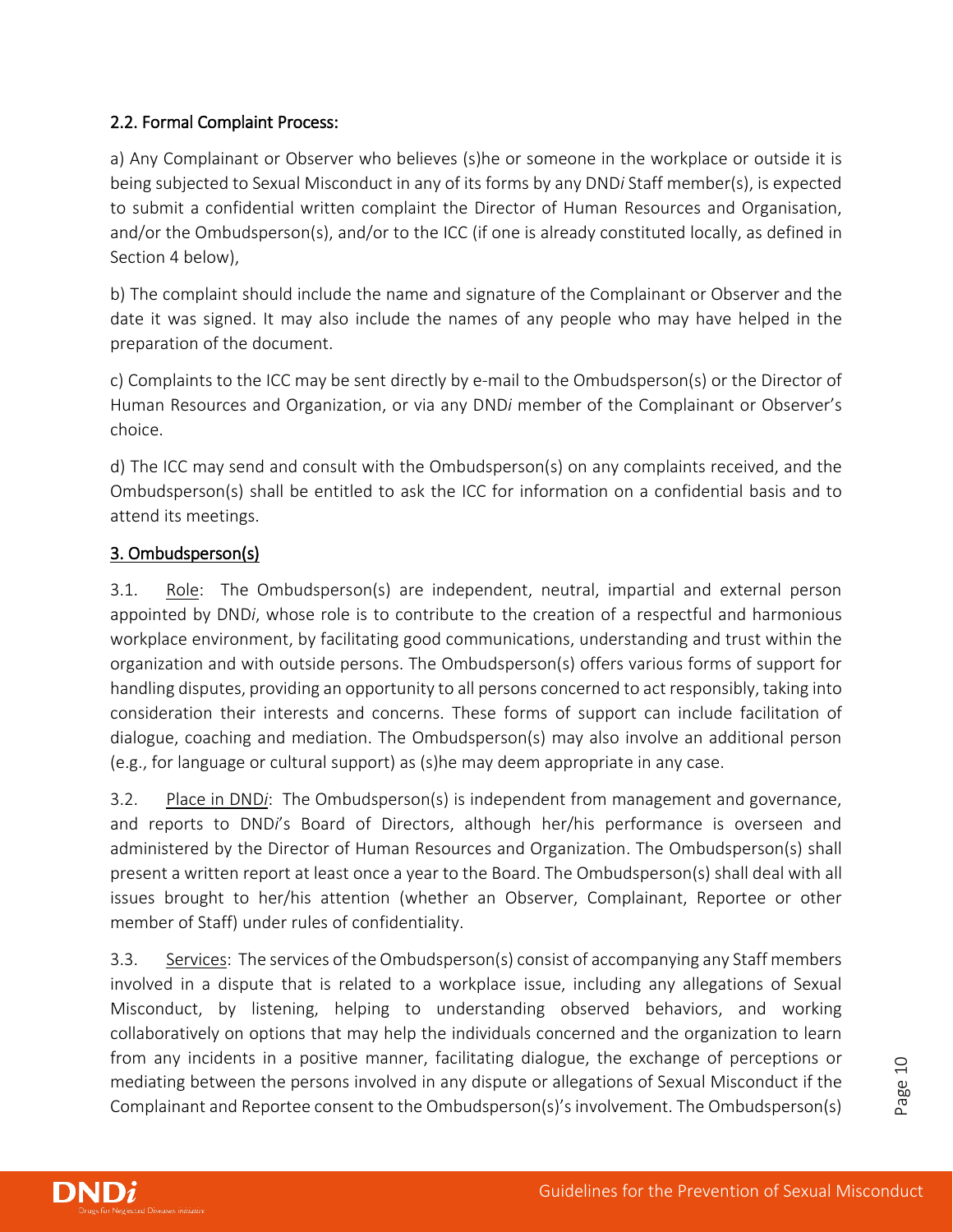will help to explore possible options and mutually acceptable outcomes during the reporting process and provide support without violating any identities or information received in confidence. The Ombudsperson(s) may also observe and participate in any complaint processes provided for pursuant to these Guidelines.

3.4. Confidentiality: The Ombudsperson(s) may not disclose any information received under confidentiality to any member of Staff, regardless of their position (e.g., Board member or manager) without the disclosing person's prior consent, unless there exists an imminent risk of serious harm or the commission of a crime. In such cases, the Ombudsperson(s) may report such behavior (although not its source, unless absolutely necessary) to the relevant authorities. The Ombudsperson(s) acts with neutrality and does not represent the interests of any individual members of management or Staff, but is available to DND*i* for managing and/or resolving any disputes or situations regarding allegations of Sexual Misconduct.

3.5. Communications to the Ombudsperson(s) may be directed to the following telephone/email addresses

| DNDi's Ombudsperson(s) |                               |
|------------------------|-------------------------------|
| Jeremy Lack            | ombuds lack@extern.dndi.org   |
|                        | jlack@lawtech.ch              |
|                        | +41792471519                  |
| Dr Fernanda Salina     | ombuds salina@extern.dndi.org |
|                        | fernanda.salina@bluewin.ch    |
|                        | +41792635726                  |

## 4. ICC

An Observer or Complainant may submit a formal request or written complaint to DND*i*'s Director of Human Resources and Organization and/or to the Ombudsperson(s), requesting the appointment of an Internal Complaints Committee ("ICC"): (a) to initiate a formal complaint process; (b) to provide input into an ongoing matter; or (c) if (s)he is not satisfied with the results of any reporting process or outcome provided for in this Section and seeks a review of the way that process was handled. Any complaint received shall lead to the appointment of an ICC in accordance with the provisions of this Section 4.

#### 4.1. ICC Composition:

a) The ICC's composition shall be appointed by the Director of Human Resources and Organization or the Ombudsperson(s) on a case-by-case basis to handle each complaint received, with the view



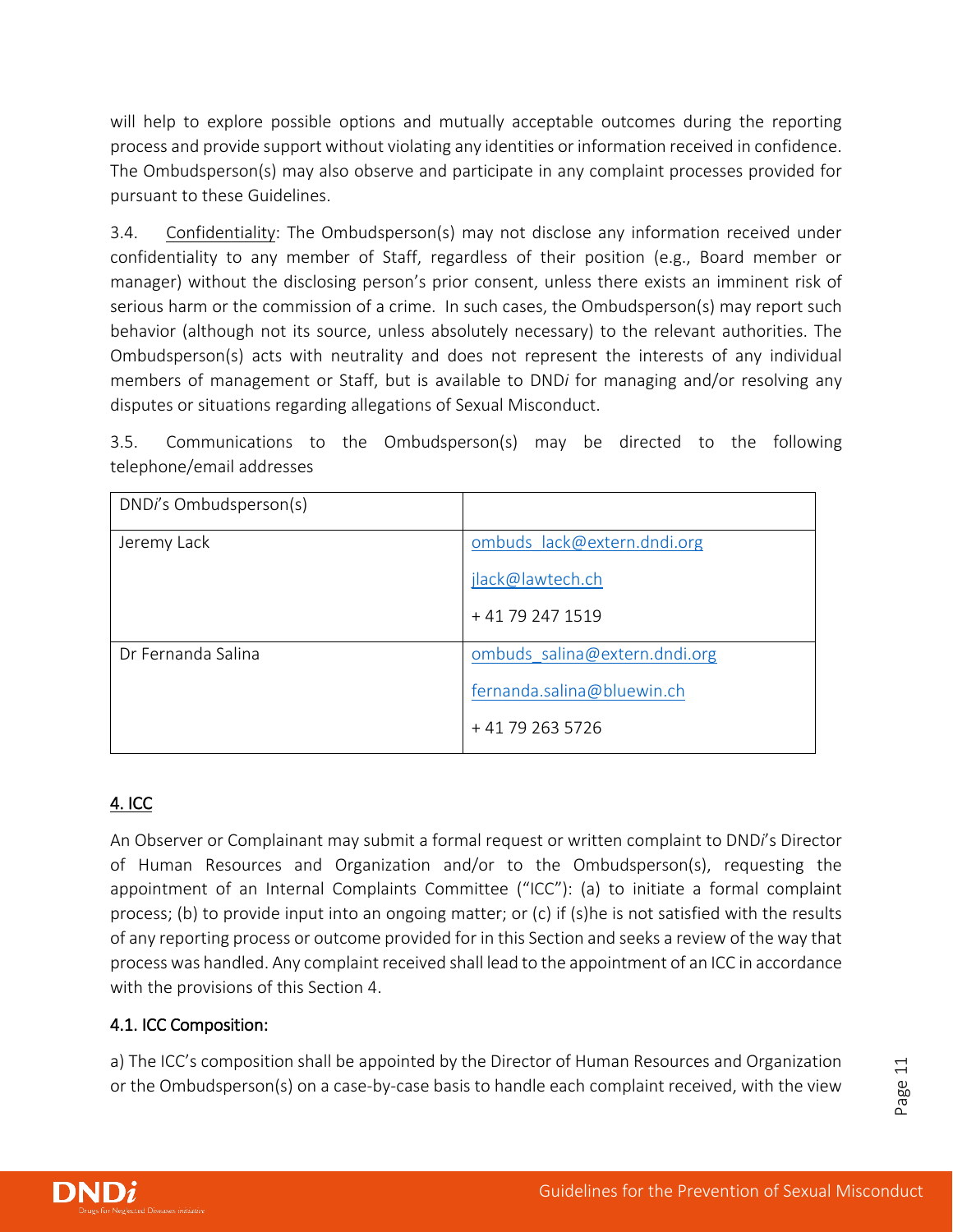to enabling an objective, neutral and impartial review of any allegations or complaints made. The Director of Human Resources and Organization and the Ombudsperson(s) will coordinate their activities to ensure the appointment of a neutral and impartial ICC that is appropriately adapted to each case.

b) A minimum of two (2) members of the ICC will be nominated by the Director of Human Resources and Organization, who will join and become the third member of that ICC, subject to the provisions of subsection 4.1.f) below.

c) Each ICC should usually consist of at least two (2) people who shall be of the same gender as the alleged victim(s), unless the Director of Human Resources and Organization should decide otherwise for legitimate reasons.

d) The composition of each ICC may be reviewed and adjusted to ensure that the Complainant, Reportee and any Observers are able to provide information in their language of choice, to avoid any direct lines of hierarchy between members of the ICC or with the Complainant, Reportee or Observers that may be problematic, or to avoid any possible perceptions of bias.

e) External investigators, counsellors, lawyers or other external experts who are neutral and impartial may also be co-opted to the appointed ICC for each complaint by the Human Resources and Organization Director, or as advised by the Ombudsperson(s).

f) The Director of Human Resources and Organization may be replaced by the Director of Operations in Geneva or a member of the Board of Directors in any of the above situations, should the circumstances so require. The Ombudsperson(s) will be consulted in such cases.

g) For any complaints filed against the Executive Director or the Director of Human Resources and Organization, the ICC shall consist of three (3) external neutral and impartial people appointed by the Ombudsperson(s).

h) The ICC may ask the Ombudsperson(s) for assistance in setting up or organizing any proceedings.

i) The composition of any ICC and its proceedings shall be amended as may be necessary to comply with local laws.

#### 4.2. ICC Process:

a) Preliminary Steps in the Event of a Formal Complaint:

- i. Upon receipt of a formal complaint and following the appointment of the ICC, the ICC will consider whether the behavior described in the complaint meets the criteria for Sexual Misconduct.
- ii. If the behavior described clearly meets the criteria for Sexual Misconduct, an investigation must be carried out unless the Complainant, Reportee and any Observers involved provide a written document stating that the incident has been resolved to their mutual satisfaction (e.g., following an informal complaint process or mediation). If so, however, the ICC may

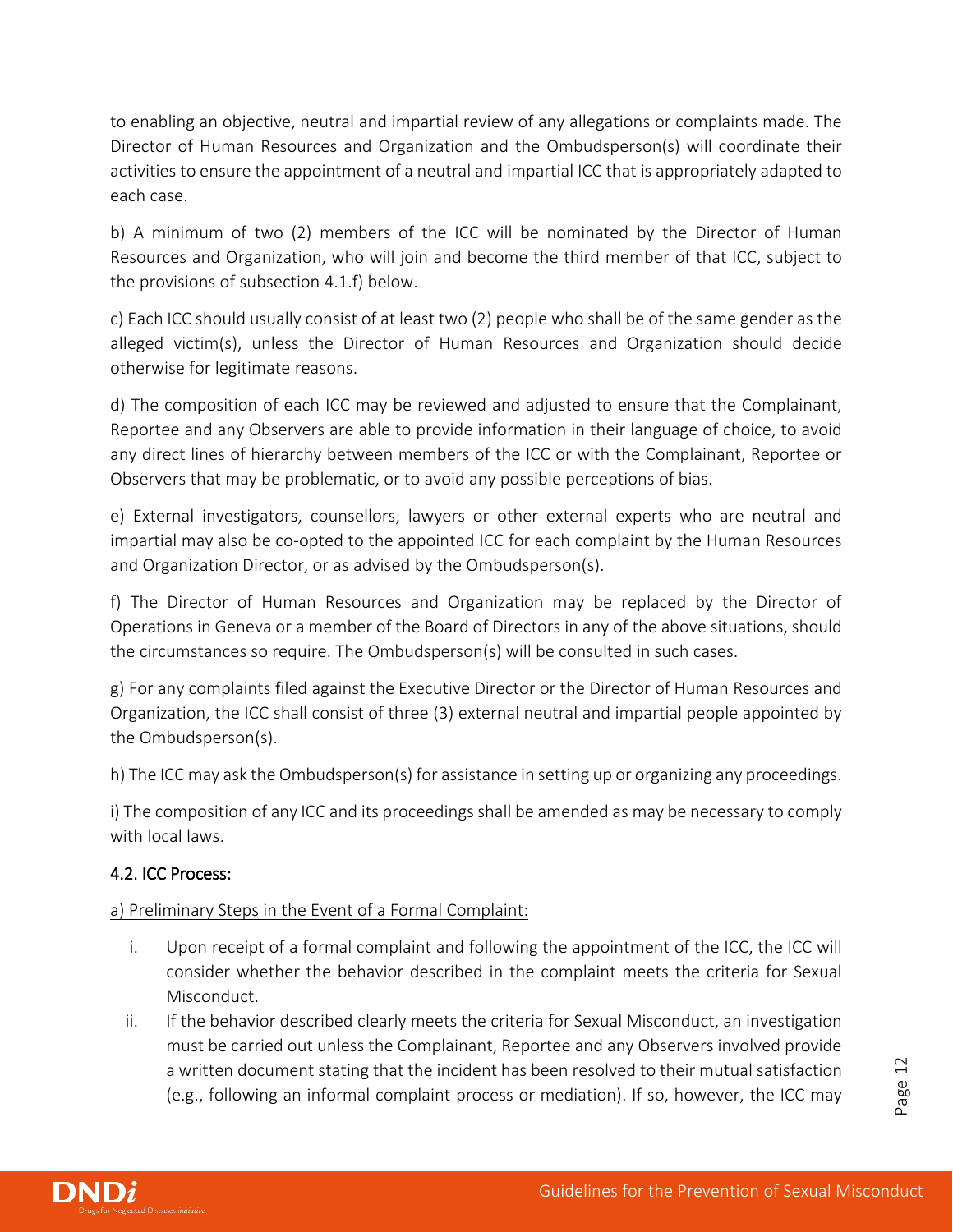still proceed with an investigation, at its sole discretion, if it thinks the circumstances may warrant this.

- iii. If the behavior described does not clearly meet the standards of Sexual Misconduct, but another form of Misconduct or inappropriate behavior, following consultation with the Ombudsperson(s), the ICC may decide to proceed with an investigation or not.
- iv. If the ICC decides not to conduct an investigation, it shall advise the Complainant and/or Observer having signed the complaint accordingly. The matter may also be handled through mediation (e.g., using the Ombudsperson(s)) or through the implementation of a performance management review via the Human Resources department. If the Complainant or Observer contests that the behavior described clearly does meet the criteria for Sexual Misconduct, (s)he may appeal this decision.
- v. Confidentiality: In all cases, extreme care should be taken to ensure utmost confidentiality. All interviewed Staff members should be informed in writing that they have the obligation to keep all information obtained in the course of an investigation or interview under strict confidentiality. Any breach of this obligation may be treated as serious Misconduct and result in serious consequences.
- vi. The ICC may discuss with the Complainant and/or any Observers the possibility of considering an informal resolution process and/or that they speak to the Ombudsperson(s). The ICC may (at its discretion) suspend its investigation activities if an informal resolution process is initiated.

#### b) Investigation:

- i. If an investigation is to occur, the ICC will inform the Reportee about the existence of the complaint and provide him/her with a copy of it, redacting any sensitive names or information as may be appropriate. The alleged offender shall have ten (10) business days to respond in writing to the complaint should (s)he chooses to do so. However, if in the view of the ICC the disclosure of the formal complaint would put at risk any alleged or potential victims, witnesses or evidence, the investigation may begin without notifying the Reportee. In that case, the Reportee will be notified subsequently, but no later than three (3) business days before his/her interview in the course of the investigation. The ICC may still choose to redact any particular information at such time, if it believes that divulging such information is more likely than not to be prejudicial to its ability to conduct its investigation or would put at risk alleged or potential victims, witnesses or evidence.
- ii. The ICC may determine that certain interim measures should be taken to protect vulnerable people involved or to safeguard evidence in the investigation proceedings, while the situation continues to be investigated or is being resolved. Such interim measures may include separating the persons concerned from working in the same place, in the same department, or in their lines of reporting, and/or placing one or more of the individuals involved on special leave with pay.
- iii. The ICC will undertake a full investigation of any Sexual Misconduct complaint that is not amicably resolved and will also submit a final written report within sixty (60) days following

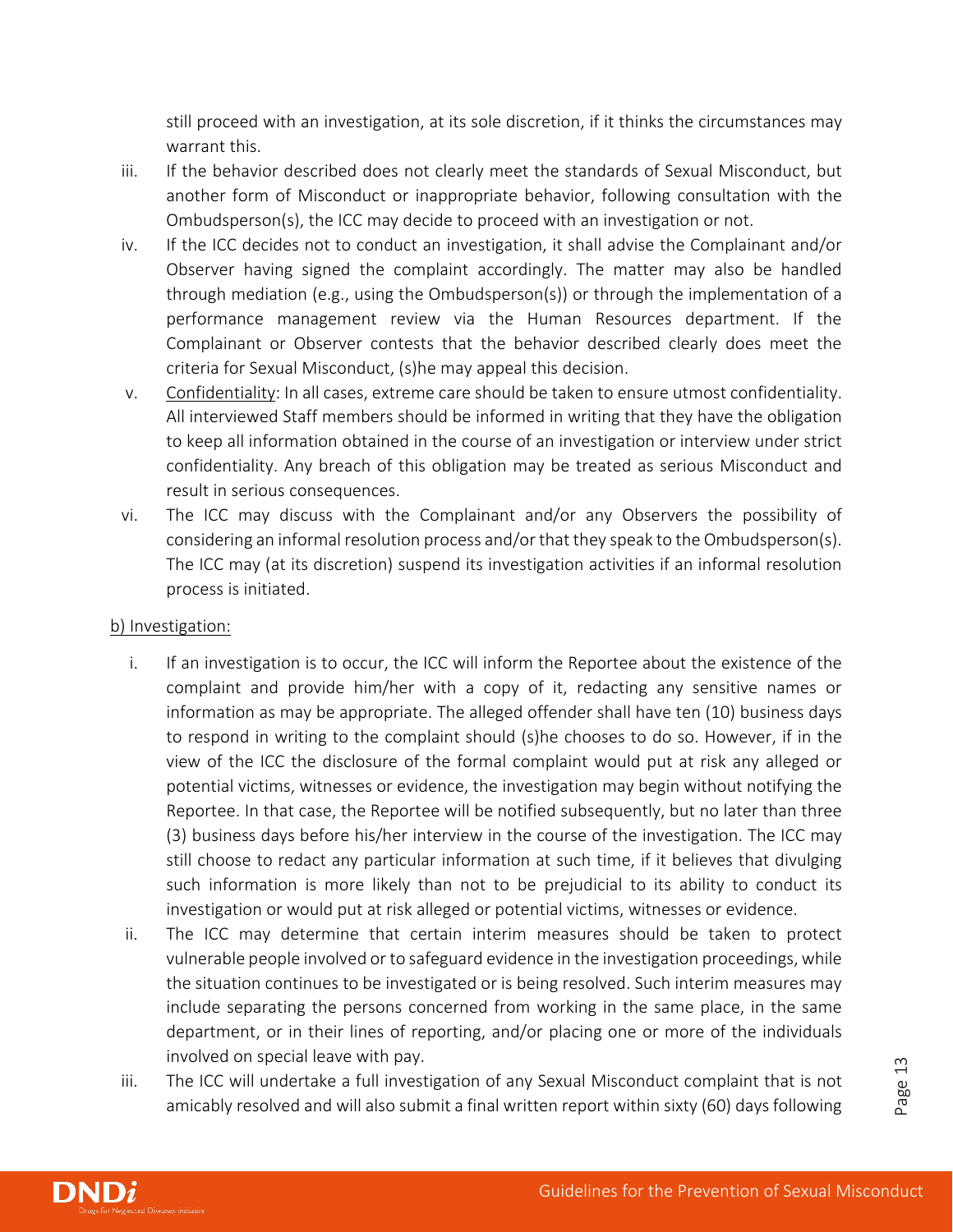the date of its appointment or as soon as possible thereafter, or following any amicable resolution process, with its conclusions indicating how it should be resolved or why it considers the matter properly settled. If there is an unavoidable delay in completing a full investigation, the Complainant, the Observer(s) and the Reportee, as well as any other persons concerned will be notified of this delay in writing.

- iv. Any Reportee or any DND*i* Staff member who has a close personal relationship with a person accused of Sexual Misconduct (e.g., a friend, partner, family member, etc.), may refuse to be interviewed and may refuse to cooperate with any pending investigation proceedings. The ICC, however, may make adverse inferences as a result of such persons' failure to cooperate or to answer questions.
- v. Any persons involved in an investigation may contact the Ombudsperson(s) directly at any time. Any information provided to the Ombudsperson(s) will be treated in confidence, unless the disclosing person has authorized the Ombudsperson(s) to share it, or withholding that information may endanger the health or lives of other people. The failure of the Complainant, the Reportee, or any Observers to cooperate with the Ombudsperson(s) may not be communicated by the Ombudsperson(s) without that person's consent, and it shall not give rise to any adverse inferences.
- vi. If the complaint involves the Director of Human Resources and Organization, then the complaint may be brought directly to the Executive Director and/or the Ombudsperson(s). If the complaint involves the Executive Director, the complaint should also be brought to the attention of the Chair of the Board of Directors, and the members of the Nominations, Remuneration and Safeguarding Committee (unless they are also alleged to be personally involved, in which case another member of the Board of Directors shall be so-informed).

c) Final Report: The final report of the ICC's investigation will be submitted to the Executive Director (or to the Board of Directors via the Nominations, Remuneration and Safeguarding Committee, if the Executive Director is one of the accused persons), and a copy shall be provided to the Ombudsperson(s). The Complainant and the Reportee will be informed that the investigation has been completed and that a final determination will be made. If the final report is based on the acceptance of an amicable resolution following an informal complaint process, the ICC shall explain why it believes the matter should be considered as appropriately settled.

#### d) Final Determination Process:

i. Upon receipt of the investigation report, the Executive Director or delegated persons (e.g., the Board or a subcommittee thereof) will provide the Complainant, the Observer(s) and the Reportee with a copy of the final investigation report, which shall be subject to strictly confidentiality and may not be disseminated to anyone other than their lawyers without the prior written consent of the Executive Director or two Board directors. Any documents may be redacted as deemed appropriate by the Director of Human Resources and Organization. The Complainant, the Observer(s) and the Reportee may submit comments on the investigation report in writing within ten (10) business days from receipt of the final report.

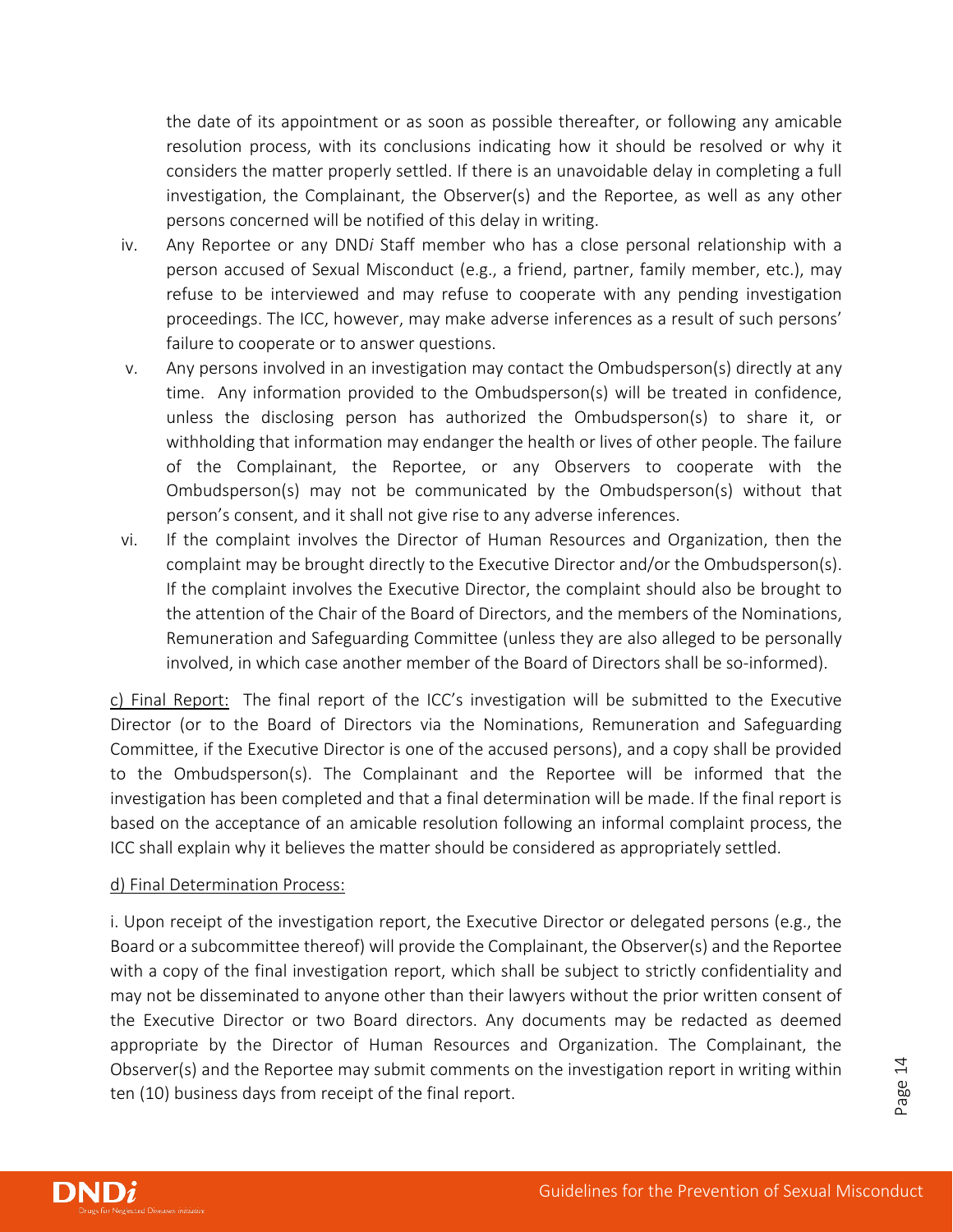ii. The Executive Director or a person with delegated authority will consider the findings of the report and any comments made by the Complainant, the Observer(s) or the Reportee before deciding on any final action.

iii. Disciplinary proceedings may be initiated based on the ICC's findings, the conclusions set forth in the investigation report issued by the ICC, the comments of the Complainant, an Observer or the Reportee, or the ICC's final report. Disciplinary measures may include dismissal, demotion, suspension, salary adjustment, written warning, a reprimand, mandatory training, a change of functions, line reporting, or responsibilities, contract termination, counselling or other appropriate corrective measures. Any internal disciplinary measures shall be without prejudice to any other proceedings that may be required by local law (e.g., local criminal law proceedings) or that an alleged victim may choose to file before national courts or police authorities.

iv. DND*i* will maintain a written record of each complaint, the ICC's decision whether or not to investigate, the investigation, the final report and the final determination. Written records will be maintained in confidence to the extent practicable.

#### 2. Reporting to the Board and Staff

2.1. The Executive Director or the Director of Human Resources and Organization (designated as Safeguarding Officer for DND*i* by the Board) has the obligation to report to the Board during its Board meetings any cases of Sexual Misconduct leading to dismissal, or involving judicial proceedings, whether in criminal or civil courts.

2.2. In addition, DND*i* shall issue an annual, non-nominative confidential report to the Board of Directors, providing the numbers of complaints filed, investigations carried out, final reports written and final determinations decided per calendar year, and a summary of all disciplinary measures taken.

2.3. DND*i* Director of Human Resources and Organization shall give an annual summary presentation, available to all DND*i* Staff and donors, on the number of complaints filed and investigations carried out, and the number of final determinations decided per calendar year.

#### 3. Appeal and Withdrawal of Complaint

3.1. Requests for Appeal: Both the Complainant and the Reportee may request a review of any alleged failures to properly implement the procedures and principles of these Guidelines fairly and reasonably. They may also request a review of any administrative or disciplinary actions taken pursuant to these Guidelines. Any reviews shall be conducted in accordance with local laws orsuch other provisions as may have been provided for in relevant contracts.

3.2. Withdrawal of a Formal Complaint: If a Complainant or Observer wishes to withdraw a formal complaint at any stage, (s)he may do so. In that case, (s)he shall file a written request with the ICC. After considering the reasons for withdrawal, the ICC may accept the withdrawal of the